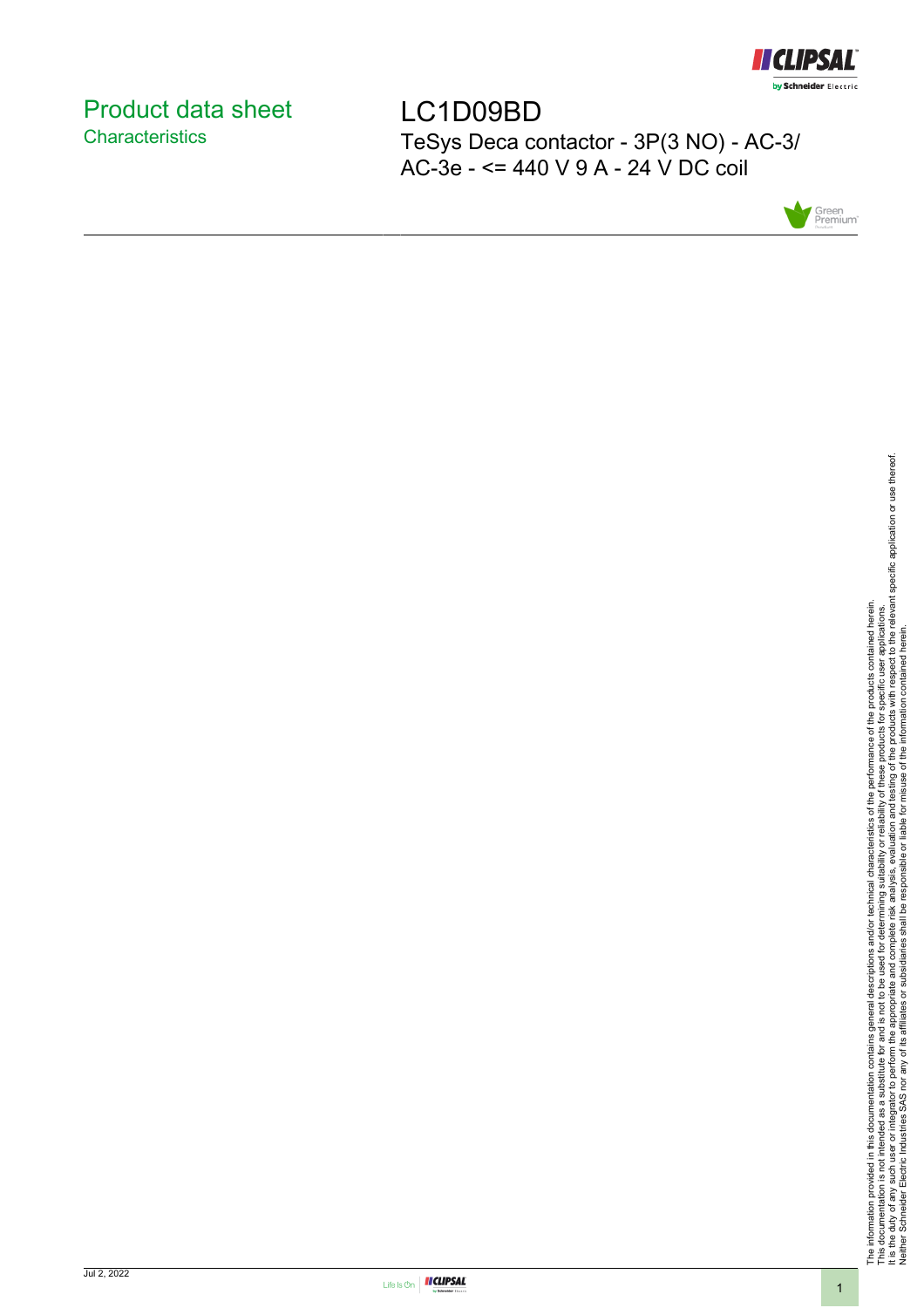

| Main                                           |                                                                                                                                                                                                                                                                                                                                                                                                                                                     |
|------------------------------------------------|-----------------------------------------------------------------------------------------------------------------------------------------------------------------------------------------------------------------------------------------------------------------------------------------------------------------------------------------------------------------------------------------------------------------------------------------------------|
| Range                                          | TeSys<br><b>TeSys Deca</b>                                                                                                                                                                                                                                                                                                                                                                                                                          |
| Product name                                   | TeSys D<br>TeSys Deca                                                                                                                                                                                                                                                                                                                                                                                                                               |
| Product or component<br>type                   | Contactor                                                                                                                                                                                                                                                                                                                                                                                                                                           |
| Device short name                              | LC <sub>1</sub> D                                                                                                                                                                                                                                                                                                                                                                                                                                   |
| Contactor application                          | Motor control<br>Resistive load                                                                                                                                                                                                                                                                                                                                                                                                                     |
| Utilisation category                           | $AC-4$<br>$AC-1$<br>$AC-3$<br>AC-3e                                                                                                                                                                                                                                                                                                                                                                                                                 |
| Poles description                              | 3P                                                                                                                                                                                                                                                                                                                                                                                                                                                  |
| Power pole contact<br>composition              | 3 NO                                                                                                                                                                                                                                                                                                                                                                                                                                                |
| [Ue] rated operational<br>voltage              | Power circuit: <= 690 V AC 25400 Hz<br>Power circuit: <= 300 V DC                                                                                                                                                                                                                                                                                                                                                                                   |
| [le] rated operational<br>current              | 9 A (at <60 °C) at <= 440 V AC AC-3 for power<br>circuit<br>25 A (at <60 °C) at <= 440 V AC AC-1 for power<br>circuit<br>9 A (at <60 °C) at <= 440 V AC AC-3e for power<br>circuit                                                                                                                                                                                                                                                                  |
| Motor power kW                                 | 2.2 KW at 220230 V AC 50/60 Hz (AC-3)<br>4 KW at 380400 V AC 50/60 Hz (AC-3)<br>4 KW at 415440 V AC 50/60 Hz (AC-3)<br>5.5 KW at 500 V AC 50/60 Hz (AC-3)<br>5.5 KW at 660690 V AC 50/60 Hz (AC-3)<br>2.2 KW at 400 V AC 50/60 Hz (AC-4)<br>2.2 KW at 220230 V AC 50/60 Hz (AC-3e)<br>4 KW at 380400 V AC 50/60 Hz (AC-3e)<br>4 KW at 415440 V AC 50/60 Hz (AC-3e)<br>5.5 KW at 500 V AC 50/60 Hz (AC-3e)<br>5.5 kW at 660690 V AC 50/60 Hz (AC-3e) |
| Motor power HP (UL /<br>CSA)                   | 1 Hp at 230/240 V AC 50/60 Hz for 1 phase motors<br>2 Hp at 200/208 V AC 50/60 Hz for 3 phases motors<br>2 Hp at 230/240 V AC 50/60 Hz for 3 phases motors<br>5 Hp at 460/480 V AC 50/60 Hz for 3 phases motors<br>7.5 Hp at 575/600 V AC 50/60 Hz for 3 phases<br>motors<br>0.33 hp at 115 V AC 50/60 Hz for 1 phase motors                                                                                                                        |
| Control circuit type                           | DC standard                                                                                                                                                                                                                                                                                                                                                                                                                                         |
| [Uc] control circuit<br>voltage                | 24 V DC                                                                                                                                                                                                                                                                                                                                                                                                                                             |
| Auxiliary contact<br>composition               | $1 NQ + 1 NC$                                                                                                                                                                                                                                                                                                                                                                                                                                       |
| [Uimp] rated impulse<br>withstand voltage      | 6 kV conforming to IEC 60947                                                                                                                                                                                                                                                                                                                                                                                                                        |
| Overvoltage category                           | Ш                                                                                                                                                                                                                                                                                                                                                                                                                                                   |
| [Ith] conventional free<br>air thermal current | 25 A (at 60 °C) for power circuit<br>10 A (at 60 °C) for signalling circuit                                                                                                                                                                                                                                                                                                                                                                         |
| Irms rated making<br>capacity                  | 250 A at 440 V for power circuit conforming to IEC<br>60947<br>140 A AC for signalling circuit conforming to IEC<br>60947-5-1<br>250 A DC for signalling circuit conforming to IEC<br>60947-5-1                                                                                                                                                                                                                                                     |
| Rated breaking capacity                        | 250 A at 440 V for power circuit conforming to IEC<br>60947                                                                                                                                                                                                                                                                                                                                                                                         |
| [Icw] rated short-time<br>withstand current    | 105 A 40 °C - 10 s for power circuit<br>210 A 40 °C - 1 s for power circuit<br>30 A 40 °C - 10 min for power circuit<br>61 A 40 °C - 1 min for power circuit<br>100 A - 1 s for signalling circuit<br>120 A - 500 ms for signalling circuit<br>140 A - 100 ms for signalling circuit                                                                                                                                                                |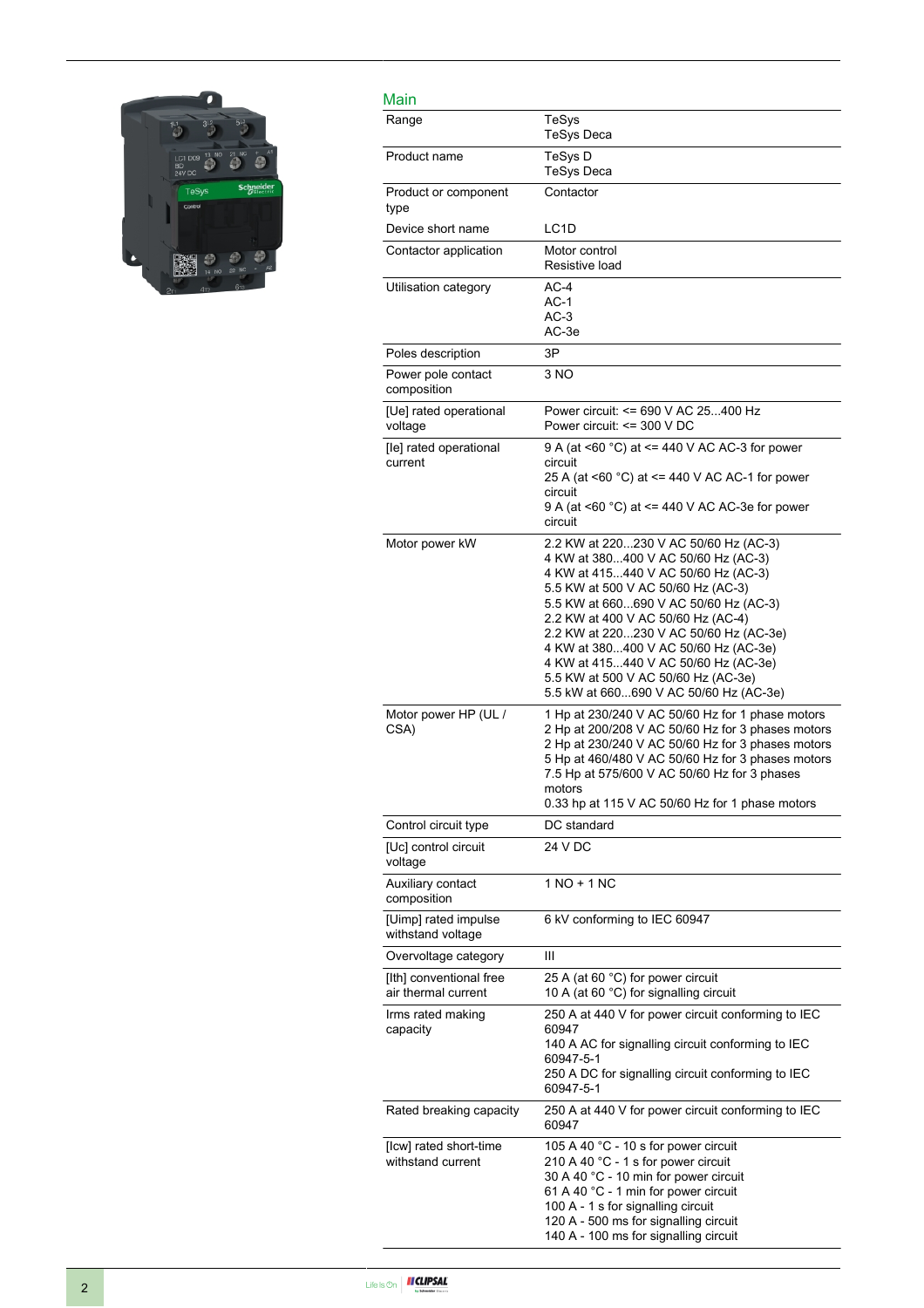| Associated fuse rating           | 10 A gG for signalling circuit conforming to IEC<br>60947-5-1<br>25 A gG at <= 690 V coordination type 1 for power<br>circuit<br>20 A gG at <= 690 V coordination type 2 for power                                                                                                                                                                                                                                                                                                                                                                                                                                                                                                                                                                                                                                                                                                                                                                                                                                                                                                                                                                                                                                                               |  |  |
|----------------------------------|--------------------------------------------------------------------------------------------------------------------------------------------------------------------------------------------------------------------------------------------------------------------------------------------------------------------------------------------------------------------------------------------------------------------------------------------------------------------------------------------------------------------------------------------------------------------------------------------------------------------------------------------------------------------------------------------------------------------------------------------------------------------------------------------------------------------------------------------------------------------------------------------------------------------------------------------------------------------------------------------------------------------------------------------------------------------------------------------------------------------------------------------------------------------------------------------------------------------------------------------------|--|--|
| Average impedance                | circuit<br>2.5 mOhm - Ith 25 A 50 Hz for power circuit                                                                                                                                                                                                                                                                                                                                                                                                                                                                                                                                                                                                                                                                                                                                                                                                                                                                                                                                                                                                                                                                                                                                                                                           |  |  |
| [Ui] rated insulation<br>voltage | Power circuit: 690 V conforming to IEC 60947-4-1<br>Power circuit: 600 V CSA certified<br>Power circuit: 600 V UL certified<br>Signalling circuit: 690 V conforming to IEC 60947-1<br>Signalling circuit: 600 V CSA certified<br>Signalling circuit: 600 V UL certified                                                                                                                                                                                                                                                                                                                                                                                                                                                                                                                                                                                                                                                                                                                                                                                                                                                                                                                                                                          |  |  |
| <b>Electrical durability</b>     | 0.6 Mcycles 25 A AC-1 at Ue <= 440 V<br>2 Mcycles 9 A AC-3 at Ue <= 440 V<br>2 Mcycles 9 A AC-3e at Ue <= 440 V                                                                                                                                                                                                                                                                                                                                                                                                                                                                                                                                                                                                                                                                                                                                                                                                                                                                                                                                                                                                                                                                                                                                  |  |  |
| Power dissipation per<br>pole    | 1.56 W AC-1<br>0.2 W AC-3<br>0.2 W AC-3e                                                                                                                                                                                                                                                                                                                                                                                                                                                                                                                                                                                                                                                                                                                                                                                                                                                                                                                                                                                                                                                                                                                                                                                                         |  |  |
| Front cover                      | With                                                                                                                                                                                                                                                                                                                                                                                                                                                                                                                                                                                                                                                                                                                                                                                                                                                                                                                                                                                                                                                                                                                                                                                                                                             |  |  |
| Mounting support                 | Plate<br>Rail                                                                                                                                                                                                                                                                                                                                                                                                                                                                                                                                                                                                                                                                                                                                                                                                                                                                                                                                                                                                                                                                                                                                                                                                                                    |  |  |
| Standards                        | CSA C22.2 No 14<br>EN 60947-4-1<br>EN 60947-5-1<br>IEC 60947-4-1<br>IEC 60947-5-1<br><b>UL 508</b><br>IEC 60335-1                                                                                                                                                                                                                                                                                                                                                                                                                                                                                                                                                                                                                                                                                                                                                                                                                                                                                                                                                                                                                                                                                                                                |  |  |
| <b>Product certifications</b>    | LROS (Lloyds register of shipping)<br><b>CSA</b><br>UL<br><b>GOST</b><br><b>DNV</b><br>CCC<br>GL<br>BV<br><b>RINA</b><br><b>UKCA</b>                                                                                                                                                                                                                                                                                                                                                                                                                                                                                                                                                                                                                                                                                                                                                                                                                                                                                                                                                                                                                                                                                                             |  |  |
| Connections - terminals          | Power circuit: screw clamp terminals 1 cable(s) 1<br>4 mm <sup>2</sup> flexible without cable end<br>Power circuit: screw clamp terminals 2 cable(s) 1<br>4 mm <sup>2</sup> flexible without cable end<br>Power circuit: screw clamp terminals 1 cable(s) 1<br>4 mm <sup>2</sup> flexible with cable end<br>Power circuit: screw clamp terminals 2 cable(s) 1<br>2.5 mm <sup>2</sup> flexible with cable end<br>Power circuit: screw clamp terminals 1 cable(s) 1<br>4 mm <sup>2</sup> solid without cable end<br>Power circuit: screw clamp terminals 2 cable(s) 1<br>4 mm <sup>2</sup> solid without cable end<br>Control circuit: screw clamp terminals 1 cable(s) 1<br>4 mm <sup>2</sup> flexible without cable end<br>Control circuit: screw clamp terminals 2 cable(s) 1<br>4 mm <sup>2</sup> flexible without cable end<br>Control circuit: screw clamp terminals 1 cable(s) 1<br>4 mm <sup>2</sup> flexible with cable end<br>Control circuit: screw clamp terminals 2 cable(s) 1<br>2.5 mm <sup>2</sup> flexible with cable end<br>Control circuit: screw clamp terminals 1 cable(s) 1<br>4 mm <sup>2</sup> solid without cable end<br>Control circuit: screw clamp terminals 2 cable(s) 1<br>4 mm <sup>2</sup> solid without cable end |  |  |
| <b>Tightening torque</b>         | Power circuit: 1.7 N.m - on screw clamp terminals -<br>with screwdriver flat $\varnothing$ 6 mm<br>Power circuit: 1.7 N.m - on screw clamp terminals -<br>with screwdriver Philips No 2<br>Control circuit: 1.7 N.m - on screw clamp terminals -<br>with screwdriver flat $\varnothing$ 6 mm<br>Control circuit: 1.7 N.m - on screw clamp terminals -<br>with screwdriver Philips No 2<br>Control circuit: 1.7 N.m - on screw clamp terminals -<br>with screwdriver pozidriv No 2<br>Power circuit: 1.7 N.m - on screw clamp terminals -<br>with screwdriver pozidriv No 2                                                                                                                                                                                                                                                                                                                                                                                                                                                                                                                                                                                                                                                                       |  |  |

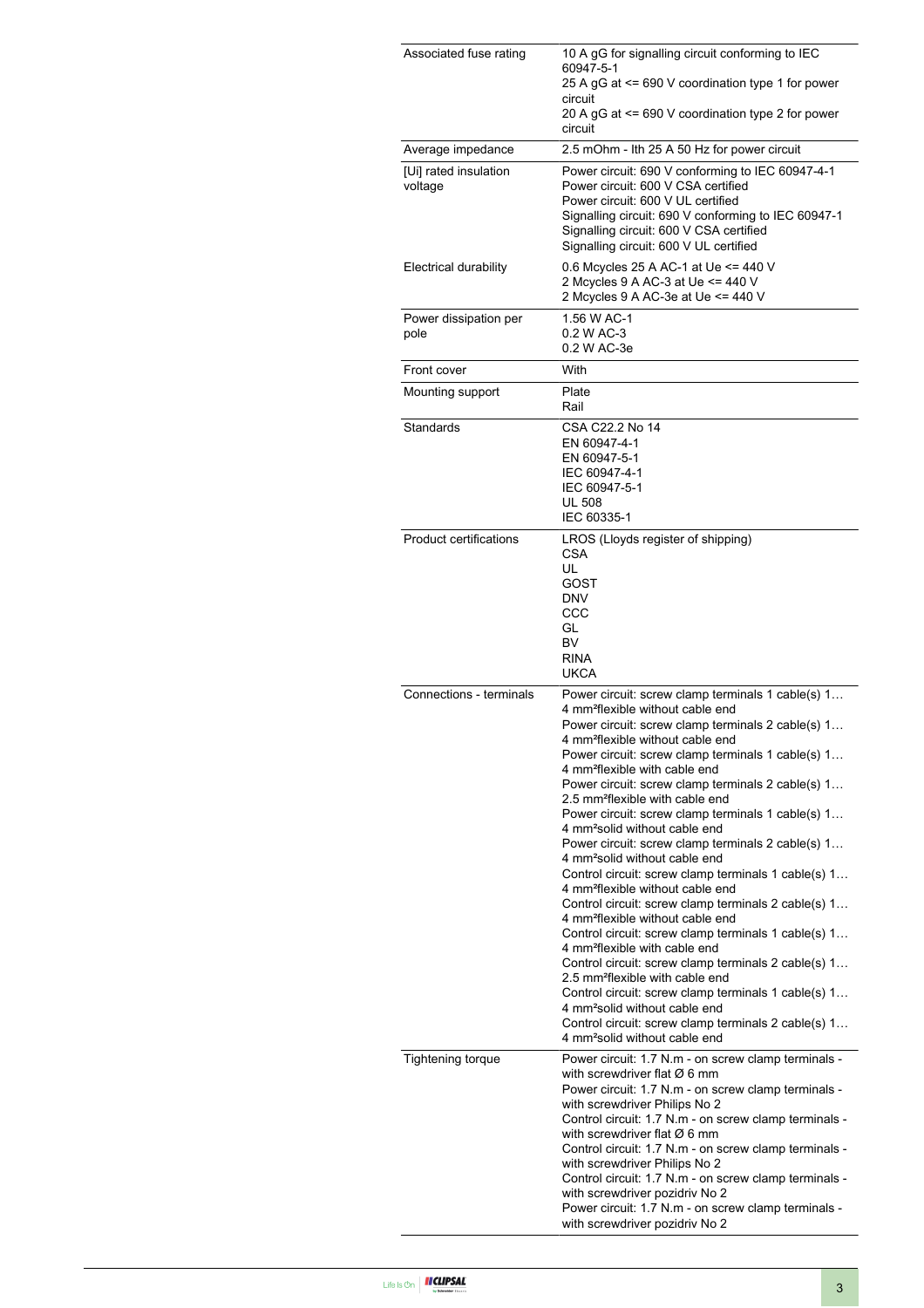| Operating time           | 53.5572.45 ms closing<br>1624 ms opening                                                                                                                                   |
|--------------------------|----------------------------------------------------------------------------------------------------------------------------------------------------------------------------|
| Safety reliability level | B10d = 1369863 cycles contactor with nominal load<br>conforming to EN/ISO 13849-1<br>B10d = 20000000 cycles contactor with mechanical<br>load conforming to EN/ISO 13849-1 |
| Mechanical durability    | 30 Mcycles                                                                                                                                                                 |
| Maximum operating rate   | 3600 cyc/h 60 °C                                                                                                                                                           |

#### **Complementary**

| Coil technology                | Built-in bidirectional peak limiting diode suppressor                                                                    |  |  |
|--------------------------------|--------------------------------------------------------------------------------------------------------------------------|--|--|
| Control circuit voltage limits | 0.10.25 Uc (-4070 °C):drop-out DC<br>0.71.25 Uc (-4060 °C) operational DC<br>11.25 Uc (6070 °C): operational DC          |  |  |
| Time constant                  | 28 ms                                                                                                                    |  |  |
| Inrush power in W              | 5.4 W (at 20 °C)                                                                                                         |  |  |
| Hold-in power consumption in W | 5.4 W at 20 °C                                                                                                           |  |  |
| Auxiliary contacts type        | Type mechanically linked 1 NO + 1 NC conforming to IEC 60947-5-1<br>Type mirror contact 1 NC conforming to IEC 60947-4-1 |  |  |
| Signalling circuit frequency   | 25.400 Hz                                                                                                                |  |  |
| Minimum switching current      | 5 mA for signalling circuit                                                                                              |  |  |
| Minimum switching voltage      | 17 V for signalling circuit                                                                                              |  |  |
| Non-overlap time               | 1.5 Ms on de-energisation between NC and NO contact<br>1.5 ms on energisation between NC and NO contact                  |  |  |
| Insulation resistance          | > 10 MOhm for signalling circuit                                                                                         |  |  |

#### Environment

| IP degree of protection               | IP20 front face conforming to IEC 60529                                                                                                                                      |  |
|---------------------------------------|------------------------------------------------------------------------------------------------------------------------------------------------------------------------------|--|
| Climatic withstand                    | Conforming to IACS E10<br>Conforming to IEC 60947-1 Annex Q category D                                                                                                       |  |
| Protective treatment                  | TH conforming to IEC 60068-2-30                                                                                                                                              |  |
| Pollution degree                      | 3                                                                                                                                                                            |  |
| Ambient air temperature for operation | $-4060 °C$<br>6070 °C with derating                                                                                                                                          |  |
| Ambient air temperature for storage   | $-6080 °C$                                                                                                                                                                   |  |
| Operating altitude                    | $03000$ m                                                                                                                                                                    |  |
| Fire resistance                       | 850 °C conforming to IEC 60695-2-1                                                                                                                                           |  |
| Mechanical robustness                 | Vibrations contactor open: 2 Gn, 5300 Hz<br>Vibrations contactor closed: 4 Gn, 5300 Hz<br>Shocks contactor open: 10 Gn for 11 ms<br>Shocks contactor closed: 15 Gn for 11 ms |  |
| Height                                | 77 mm                                                                                                                                                                        |  |
| Width                                 | 45 mm                                                                                                                                                                        |  |
| Depth                                 | 95 mm                                                                                                                                                                        |  |
| Net weight                            | $0.48$ kg                                                                                                                                                                    |  |

#### Packing Units

| Unit Type of Package 1       | <b>PCE</b>      |  |
|------------------------------|-----------------|--|
| Number of Units in Package 1 | 1               |  |
| Package 1 Weight             | 520.5 g         |  |
| Package 1 Height             | 5 cm            |  |
| Package 1 width              | 9 cm            |  |
| Package 1 Length             | $11 \text{ cm}$ |  |
| Unit Type of Package 2       | S <sub>02</sub> |  |
| Number of Units in Package 2 | 15              |  |
| Package 2 Weight             | 8.036 kg        |  |
| Package 2 Height             | $15 \text{ cm}$ |  |
| Package 2 width              | 30 cm           |  |
| Package 2 Length             | 40 cm           |  |
|                              |                 |  |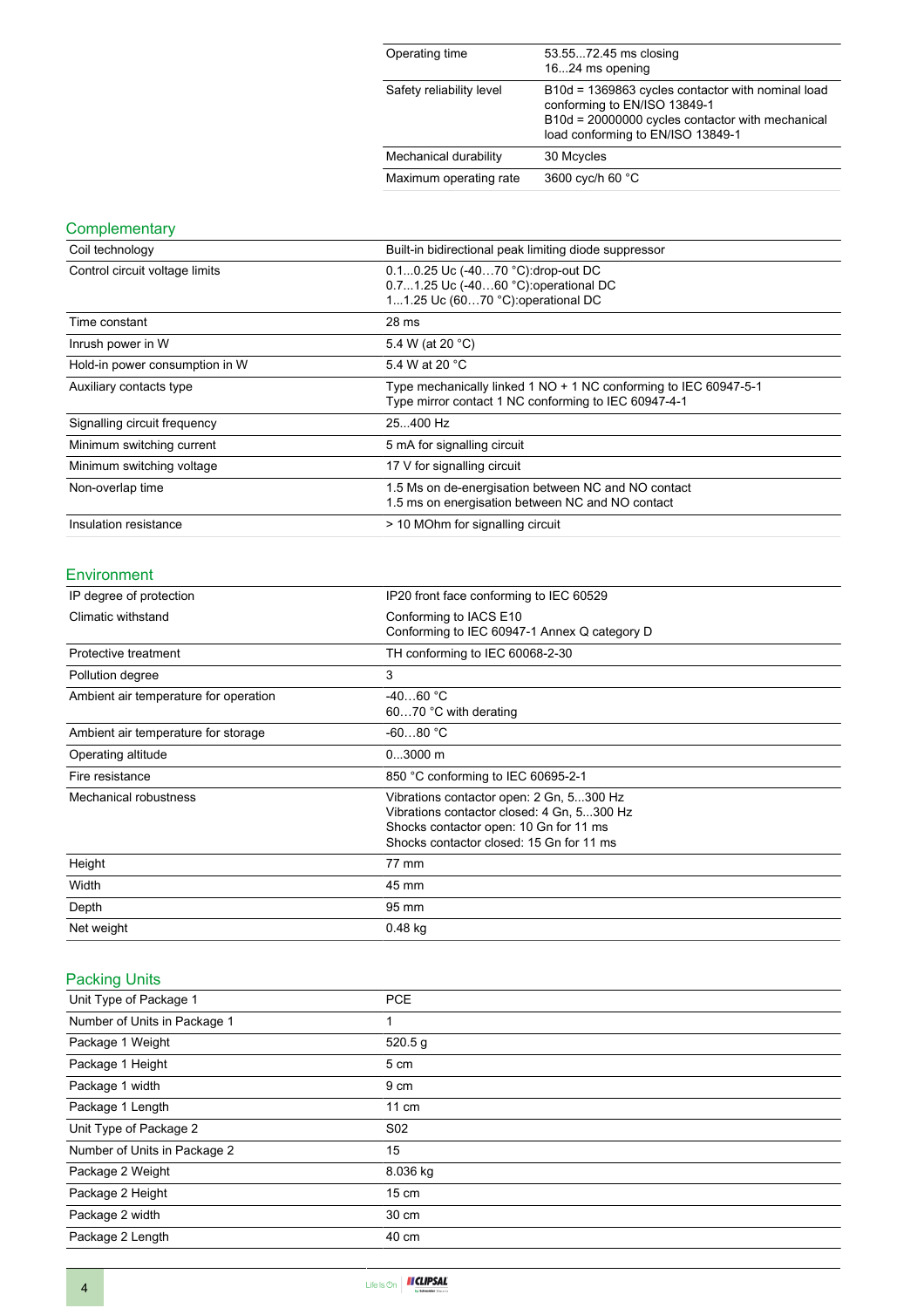| Unit Type of Package 3       | P06        |
|------------------------------|------------|
| Number of Units in Package 3 | 240        |
| Package 3 Weight             | 136.568 kg |
| Package 3 Height             | 75 cm      |
| Package 3 width              | 80 cm      |
| Package 3 Length             | 60 cm      |
|                              |            |

#### Offer Sustainability

| Sustainable offer status        | Green Premium product           |  |
|---------------------------------|---------------------------------|--|
| <b>REACh Regulation</b>         | <b>REACh Declaration</b>        |  |
| <b>EU RoHS Directive</b>        | Compliant EPEU RoHS Declaration |  |
| Mercury free                    | Yes                             |  |
| RoHS exemption information      | <b>E</b> Yes                    |  |
| China RoHS Regulation           | China RoHS Declaration          |  |
| <b>Environmental Disclosure</b> | Product Environmental Profile   |  |
| <b>Circularity Profile</b>      | End Of Life Information         |  |
| PVC free                        | Yes                             |  |

# Contractual warranty<br>Warranty

18 months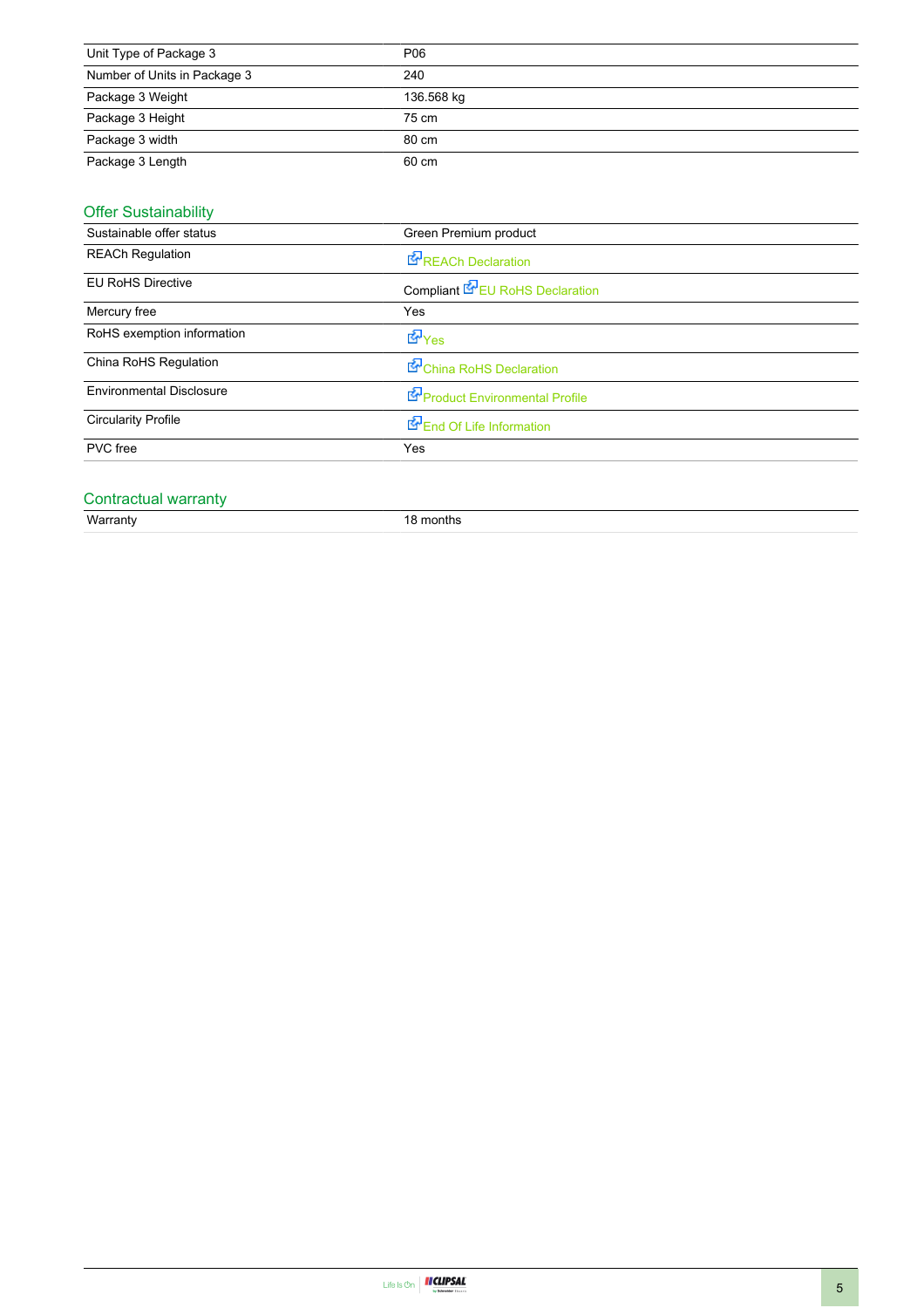Product data sheet Dimensions Drawings

## LC1D09BD

#### Dimensions



#### (1) Minimum electrical clearance

| LC <sub>1</sub>                                |                                   | D09D18 | D093D123 | D099D129 |
|------------------------------------------------|-----------------------------------|--------|----------|----------|
| b                                              |                                   | 77     | 99       | 80       |
| c                                              | without cover or add-on blocks    | 93     | 93       | 93       |
| with<br>cover,<br>without<br>add-on<br>blocks  | 95                                | 95     | 95       |          |
| c1                                             | with LAD N or C (2 or 4 contacts) | 126    | 126      | 126      |
| c2                                             | with LA6 DK10                     | 138    | 138      | 138      |
| c3                                             | with LAD T, R, S                  | 146    | 146      | 146      |
| with LAD<br>T, R,<br>S and<br>sealing<br>cover | 150                               | 150    | 150      |          |